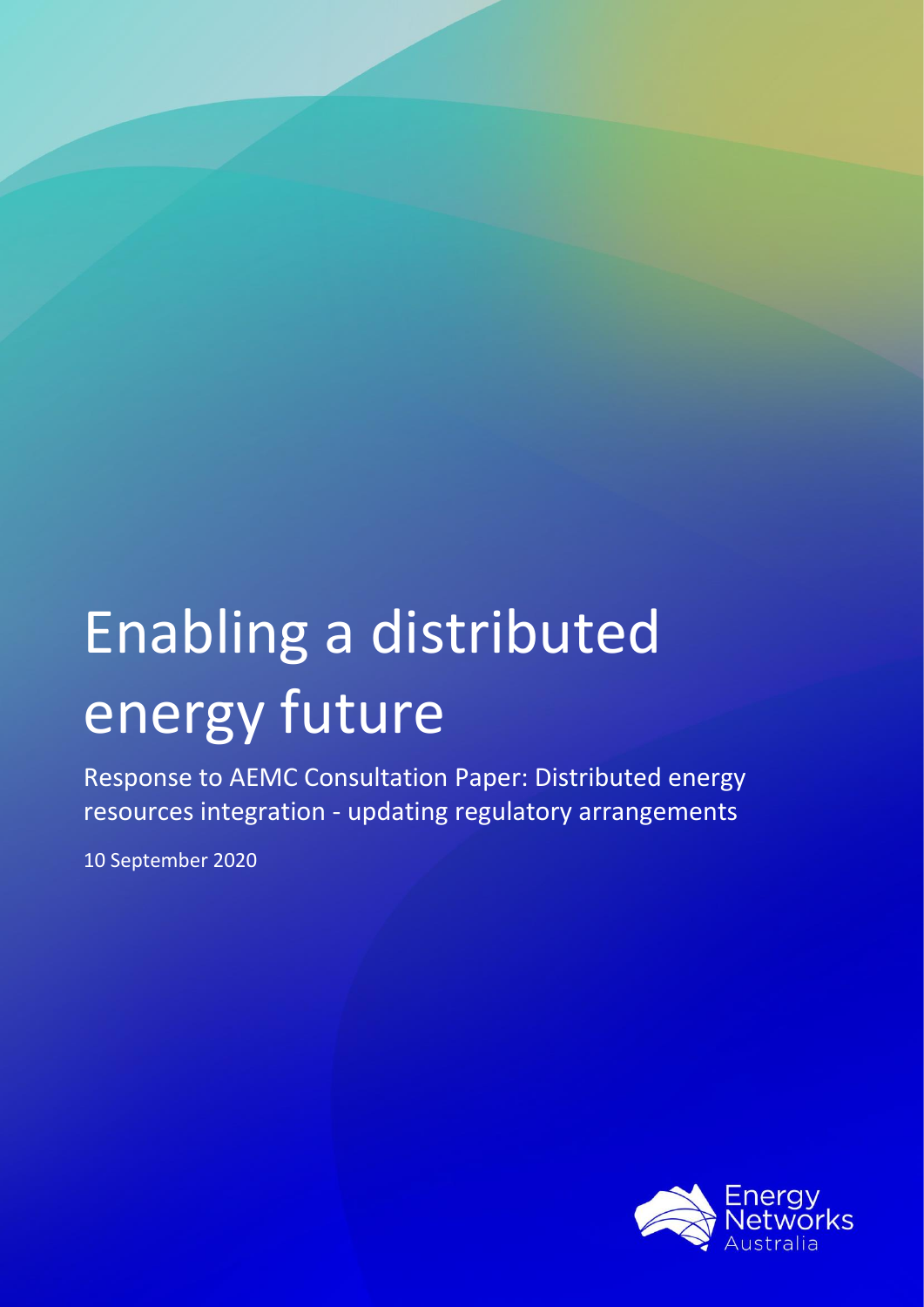# <span id="page-1-0"></span>**Contents**

| Contents<br>Key messages |                                                        | 2<br>3 |
|--------------------------|--------------------------------------------------------|--------|
|                          |                                                        |        |
| 2                        | Background                                             | 5      |
| 3                        | Enabling a distributed energy future                   | 6      |
| 4                        | Modernising the regulatory framework                   | 8      |
| 5                        | Providing incentives for efficient network expenditure | 12     |
| 6                        | Pricing of export services                             | 14     |

Energy Networks Australi[a www.energynetworks.com.au](http://www.energynetworks.com.au/) Unit 5, Level 12, 385 Bourke Street Melbourne VIC 3000 **P:** +61 3 9103 0400 **E:** [info@energynetworks.com.au](mailto:info@energynetworks.com.au) Energy Networks Association T/A Energy Networks Australia

2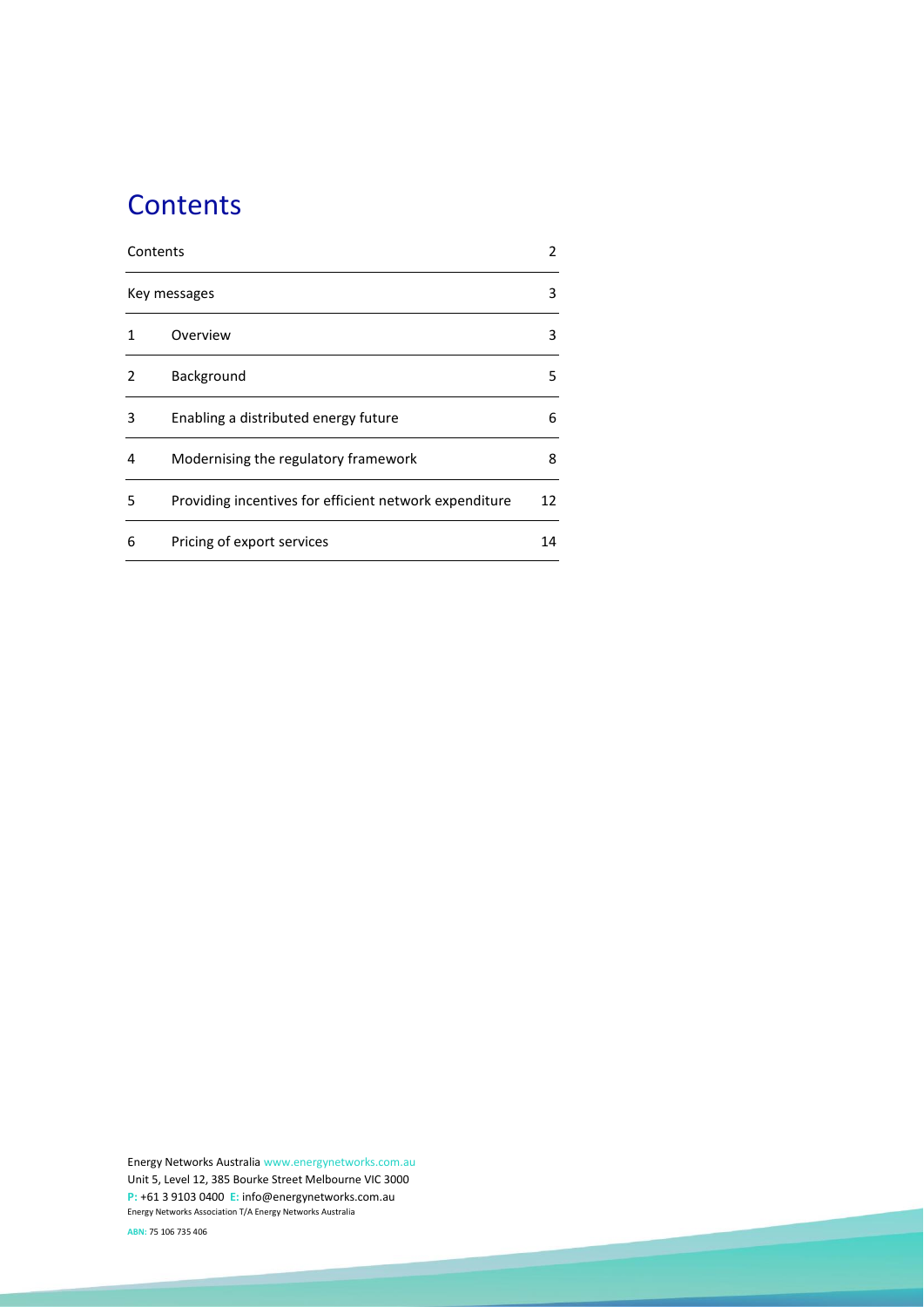# <span id="page-2-0"></span>Key messages

- $\rightarrow$  Customers are rapidly adopting DER, and the role of the distribution network, and the services required of it, has changed – **the distribution network increasingly provides two way flows as a growing number of customers both consume and export electricity**. **The existing regulatory framework, however, is not designed for an electricity network that provides bi-directional flows**, and is becoming an impediment to networks enabling the ongoing uptake of DER.
- » **An updated regulatory framework that explicitly recognises the export services DNSPs provide to customers is fundamental to enabling the customer-driven transition to distributed energy**.
- » A capacity of the regulatory regime to accommodate export charges increases the options available to **enable efficient price signals to be provided to customers, better allocates the costs and benefits of DER, and provides a mechanism for those who highly value export access**. Currently the cost of hosting DER on the shared network is borne by all customers, including those who do not have access to, or cannot afford to, invest in their own DER.
- » Any introduction of **export charges will be revenue neutral** to the DNSP and could **also better target and facilitate rewards for customers if they provide benefits for networks at key times**.

# <span id="page-2-1"></span>1 Overview

Energy Networks Australia appreciates the opportunity to provide a response to the Australian Energy Market Commission's (AEMC or the Commission) Consultation Paper<sup>1</sup> on the three rule change requests that aim to better facilitate the efficient integration of distributed energy resources for the grid of the future.<sup>2</sup>

Energy Networks Australia is the national industry body representing Australia's electricity transmission and distribution and gas distribution networks. Our members provide more than 16 million electricity and gas connections to almost every home and business across Australia.

Distributed energy resources are becoming an increasingly significant part of Australia's energy mix. As outlined in this submission, Energy Networks Australia is strongly supportive of regulatory reform that explicitly recognises the changing role of the electricity grid; from one of traditionally providing consumption services to one of facilitating the two-way flow of energy.

This reform is key to ensuring that distribution network service providers (DNSPs) can continue to enable the customer-driven transition to distributed energy.

## 1.1 Recommendations

Energy Networks Australia supports SA Power Networks' rule change proposal. In this submission we provide a number of recommendations for the Commission's consideration, however, we also acknowledge the further role that the Technical Working Group has in exploring key issues in a greater

<sup>1</sup> Australian Energy Market Commission, *Distributed energy resources integration - updating regulatory arrangements, Consultation paper*, 30 July 2020.

<sup>2</sup> *Allowing DNSPs to charge for exports to the network* (ERC0310) from St Vincent de Paul Society Victoria, *Access, pricing and incentive arrangements for distributed energy resources* (ERC0311 and RRC0309) from SA Power Networks, and *Network planning, and access for distributed energy resources* (ERC0309) from Total Environment Centre and Australian Council of Social Service.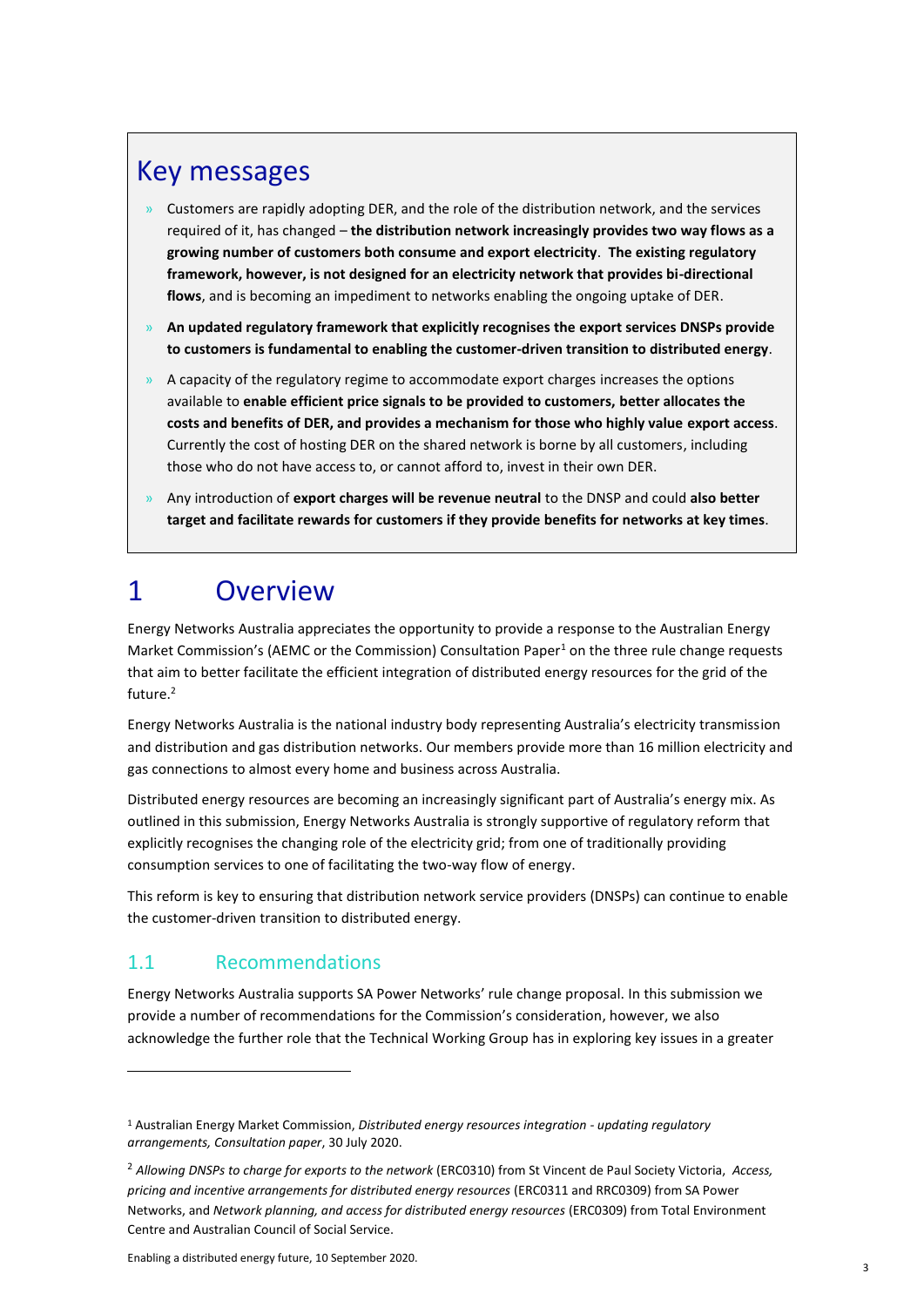depth. **Table 1** below provides an overview of Energy Networks Australia's recommendations with further detail to be found within this submission.

| #              | <b>Recommendation</b>                                                                                                                                                                                                                                                                                                                                                                                                                                                      |
|----------------|----------------------------------------------------------------------------------------------------------------------------------------------------------------------------------------------------------------------------------------------------------------------------------------------------------------------------------------------------------------------------------------------------------------------------------------------------------------------------|
| $\mathbf{1}$   | Amend the regulatory framework to recognise that DNSPs provide export services, and customers<br>can request and receive export services $\rightarrow$ thereby recognising these as services that customers<br>value.                                                                                                                                                                                                                                                      |
|                | To realise this, the definition of terms applicable to 'distribution service' in the regulatory<br>framework (and any other amendments to the rules as necessary) need to be updated so that these<br>terms explicitly recognise that the distribution network now not only conveys electricity to<br>customers (consumption services) but also conveys electricity from customers (export services).                                                                      |
| $\overline{2}$ | The NER should not mandate a particular classification to be assigned to export services. The AER<br>should instead follow the current process outlined in the NER to arrive at a service classification<br>decision, as per the current approach for consumption services.                                                                                                                                                                                                |
| 3              | The application of the existing capital and operating expenditure objectives in the NER will mean<br>that DNSPs will have an obligation to meet or manage customer demand for export services<br>classified as Standard Control Services; matching the current treatment of consumption services<br>classified as Standard Control Services.<br>There is therefore not a further requirement to develop additional obligations specifically related to<br>export services. |
| 4              | Once the regulatory framework explicitly recognises the provision of export services to customers<br>(Recommendation 1), the existing incentive schemes, including the STPIS, can be adapted to apply<br>to export services.                                                                                                                                                                                                                                               |
|                | The AER should adapt the STPIS to apply for export services.                                                                                                                                                                                                                                                                                                                                                                                                               |
| 5              | This is considered preferential to prescribing the details of the scheme in the NER, which would limit<br>the responsiveness and adaptability of the scheme. The introduction of the STPIS will need to<br>consider the different customer preferences and data capabilities of each DNSP, and allow for<br>transition paths as necessary.                                                                                                                                 |
| 6              | Jurisdictions should have flexibility to develop and apply service standards for export services,<br>consistent with the current treatment for consumption services, which would then work alongside<br>the amended STPIS designed by the AER.                                                                                                                                                                                                                             |
|                | Explicit service standards for export services in the NER are not required.                                                                                                                                                                                                                                                                                                                                                                                                |
| 7              | To provide efficient price signals, and improve equity, the regulatory regime should accommodate<br>export charges.                                                                                                                                                                                                                                                                                                                                                        |
|                | Energy Networks Australia recommends removal of NER 6.1.4 (Prohibition of DUOS charges for the<br>export of energy).                                                                                                                                                                                                                                                                                                                                                       |
| 8              | The development and introduction of any export charges should be led through the existing formal<br>Tariff Structure Statement process, which will allow for strong consultation with customers and<br>stakeholders on the design and timing of any export charges.                                                                                                                                                                                                        |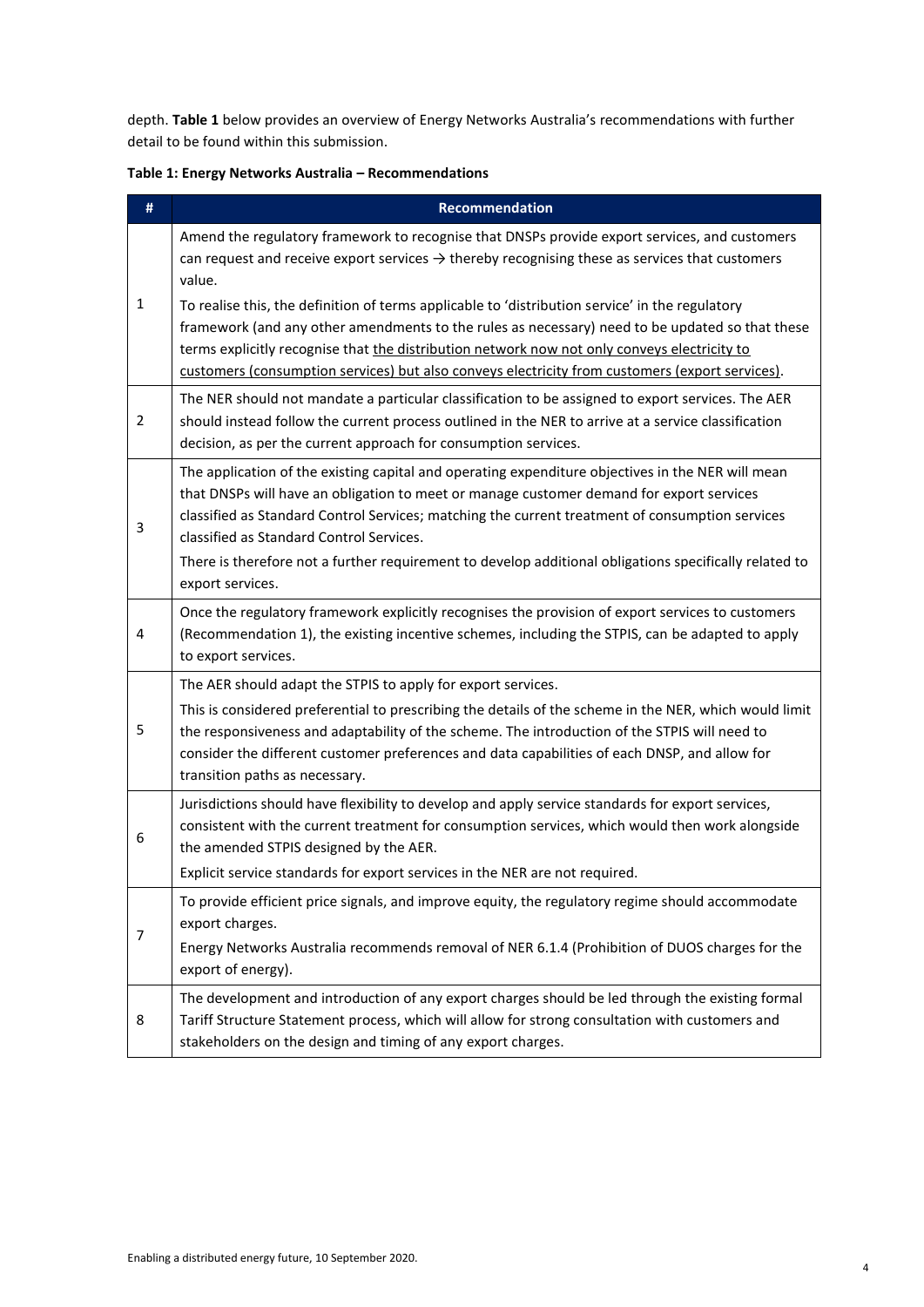# <span id="page-4-0"></span>2 Background

## 2.1 Rule change requests

In July 2020, the Commission received three rule change proposals from the following rule change proponents:

- St Vincent de Paul Society Victoria (SVDP),
- SA Power Networks (SAPN), and
- Total Environment Centre and Australian Council of Social Service (TEC/ACOSS).

In recognition of the electricity system transformation, all three rule change requests propose changes to the current regulatory framework to recognise the role of, and aim to better facilitate the efficient integration of, distributed energy resources (DER).

These rule change proposals are a result of the extensive and collaborative process that was conducted as part of the Australian Renewable Energy Agency's (ARENA) Distributed Energy Integration Program (DEIP).

# 2.2 ARENA DEIP Access & Pricing

ARENA's DEIP brings together energy peak bodies, market authorities, industry associations and consumer associations to maximise the value of DER for all energy users. The program includes four distinct work packages, including:

- DER Access and Pricing,
- DER Interoperability (Data, Communications & Cyber Security),
- DER Market Development, and
- Electric Vehicles.

Energy Networks Australia is a member of the DEIP Steering Group, led by ARENA, and following initial development work by other parties joined as an active participant in the DER Access and Pricing work package in late 2019.

The DER Access and Pricing work package explores how the economic regulatory framework for electricity networks can evolve to meet changing community expectations. The package aims to build consensus on equitable and efficient DER access and pricing models, focused on customer-centric principles.<sup>3</sup>

The DEIP process has been a positive example of transparency and collaboration across a broad range of stakeholders, and Energy Networks Australia welcomes the rule change proposals that have been developed and submitted as a result of this close collaboration.

<sup>3</sup> [https://arena.gov.au/knowledge-innovation/distributed-energy-integration-program/.](https://arena.gov.au/knowledge-innovation/distributed-energy-integration-program/)

Enabling a distributed energy future, 10 September 2020.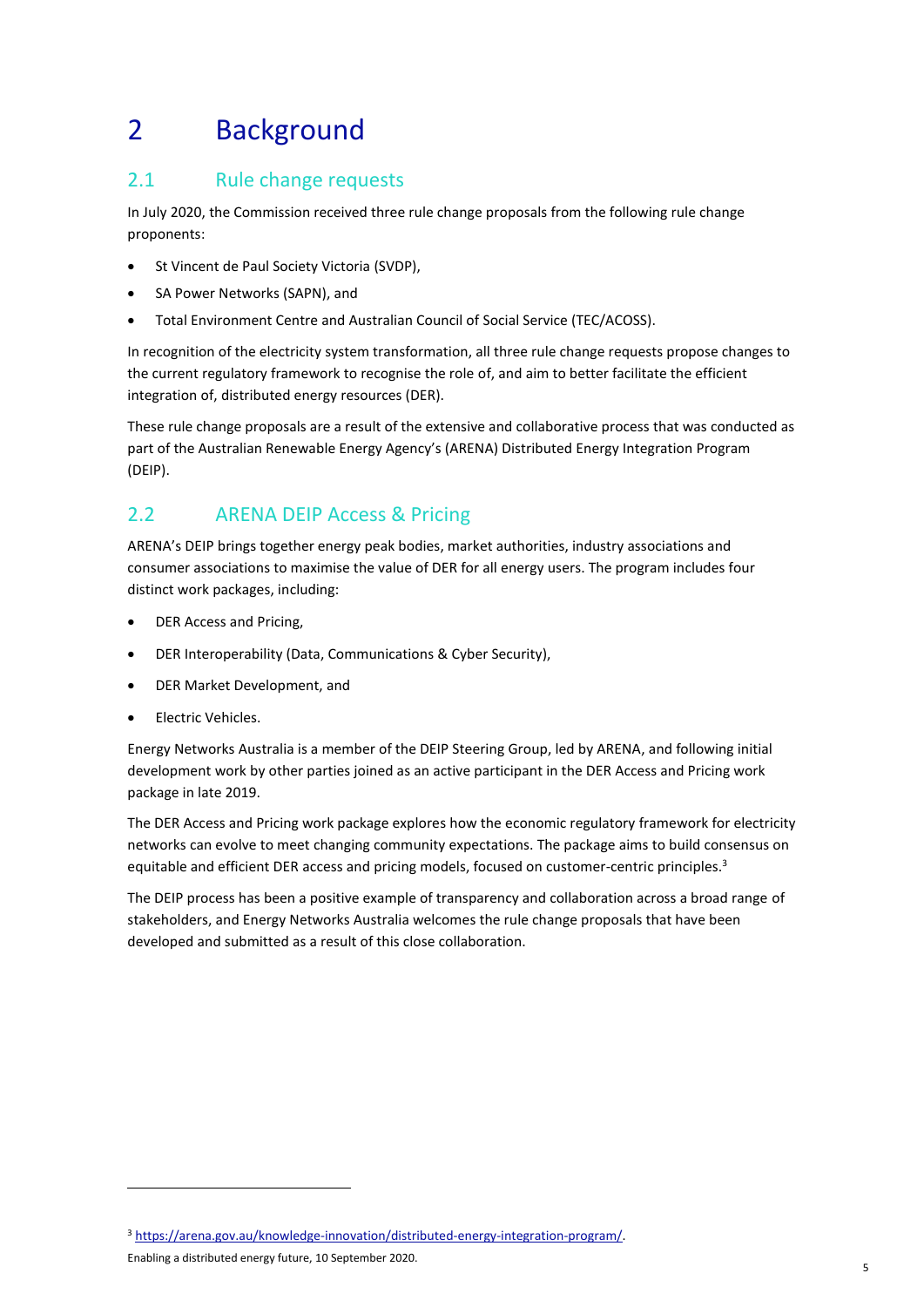# <span id="page-5-0"></span>3 Enabling a distributed energy future

#### **Key messages**

- $\rightarrow$  Customers are rapidly adopting DER, and the role of the distribution network, and the services required of it, has changed – it increasingly provides two-way flows as customers both consume and export electricity.
- $\rightarrow$  The wide-spread adoption of DER creates opportunities, and as the essential infrastructure that connects these technologies, DNSPs are an enabler of these opportunities.
- $\rightarrow$  To ensure that distribution networks are able to accommodate this two-way flow, and support this customer-driven change, DNSPs will have to make targeted investments specifically to allow increasing amounts of customer export  $\rightarrow$  these are investments that would not otherwise have been required.

## 3.1 The energy transformation

Australia's energy system is undergoing a significant transition, moving away from large coal and gas centralised generation to smaller scale dispersed generation that is increasingly renewable generation.

In the last decade, renewable (wind and solar) generation as a share of total National Electricity Market (NEM) generation has risen from 2 per cent in 2009 to 16 per cent in 2019.<sup>4</sup>

This transformation is occurring both at grid scale, and at the individual customer level.

Distributed energy resources, or DER, are renewable energy systems that are commonly located 'behind the meter' i.e. located past the network point of supply. They commonly include rooftop solar photovoltaic (PV), battery storage, electric vehicles, and other forms of demand response.

The Australian Energy Market Operator (AEMO) has observed that parts of the NEM have some of the world's highest levels of residential solar PV.<sup>5</sup> As demonstrated in **Breakout Box 1**, the levels of DER penetration in Australia has increased significantly over the last decade.

This transformation has fundamentally changed the role of the distribution network. Traditionally, distribution networks supplied energy downstream to end-use customers ('consumption services'). However, distribution networks are increasingly being used to export customers' surplus energy, household generation net of household consumption, upstream to other customers or the market ('export services').

This is evidenced in the Australian Energy Regulator's (AER) 2020 State of the Energy Market, which notes that rooftop solar generation as a proportion of total generation in the NEM is increasing exponentially.

#### **Breakout Box 1: DER penetration**

- » 1 in 4 dwellings are now fitted with rooftop solar.
- » Australians have invested ≈\$26 billion in small-scale renewable generation since 2011 (mainly rooftop solar electricity and heating).
- » Distributed solar PV generation already exceeds the largest scheduled generator in the NEM today.
- » By 2023, AEMO is forecasting enough rooftop solar to power the entire of SA during low demand periods.

*Sourced fro[m March 2020 RBA Bulletin,](https://www.rba.gov.au/publications/bulletin/2020/mar/pdf/renewable-energy-investment-in-australia.pdf) [AEMO RIS](https://aemo.com.au/-/media/files/major-publications/ris/2020/renewable-integration-study-stage-1.pdf?la=en&hash=BEF358122FD1FAD93C9511F1DD8A15F2)  [Stage 1 Report,](https://aemo.com.au/-/media/files/major-publications/ris/2020/renewable-integration-study-stage-1.pdf?la=en&hash=BEF358122FD1FAD93C9511F1DD8A15F2) an[d May 2020 AEMO Technical Report.](https://aemo.com.au/-/media/files/electricity/nem/planning_and_forecasting/sa_advisory/2020/minimum-operational-demand-thresholds-in-south-australia-review.pdf?la=en)* 

<sup>4</sup> Australian Energy Regulator, *Data – State of the energy market 2020 – Chapter 2 National electricity market – Figure 2.13 – Wind and solar generation share of total generation*, June 2020.

<sup>5</sup> Australian Energy Market Operator, *Renewable Integration Study: Stage 1 report*, April 2020, page 6.

Enabling a distributed energy future, 10 September 2020.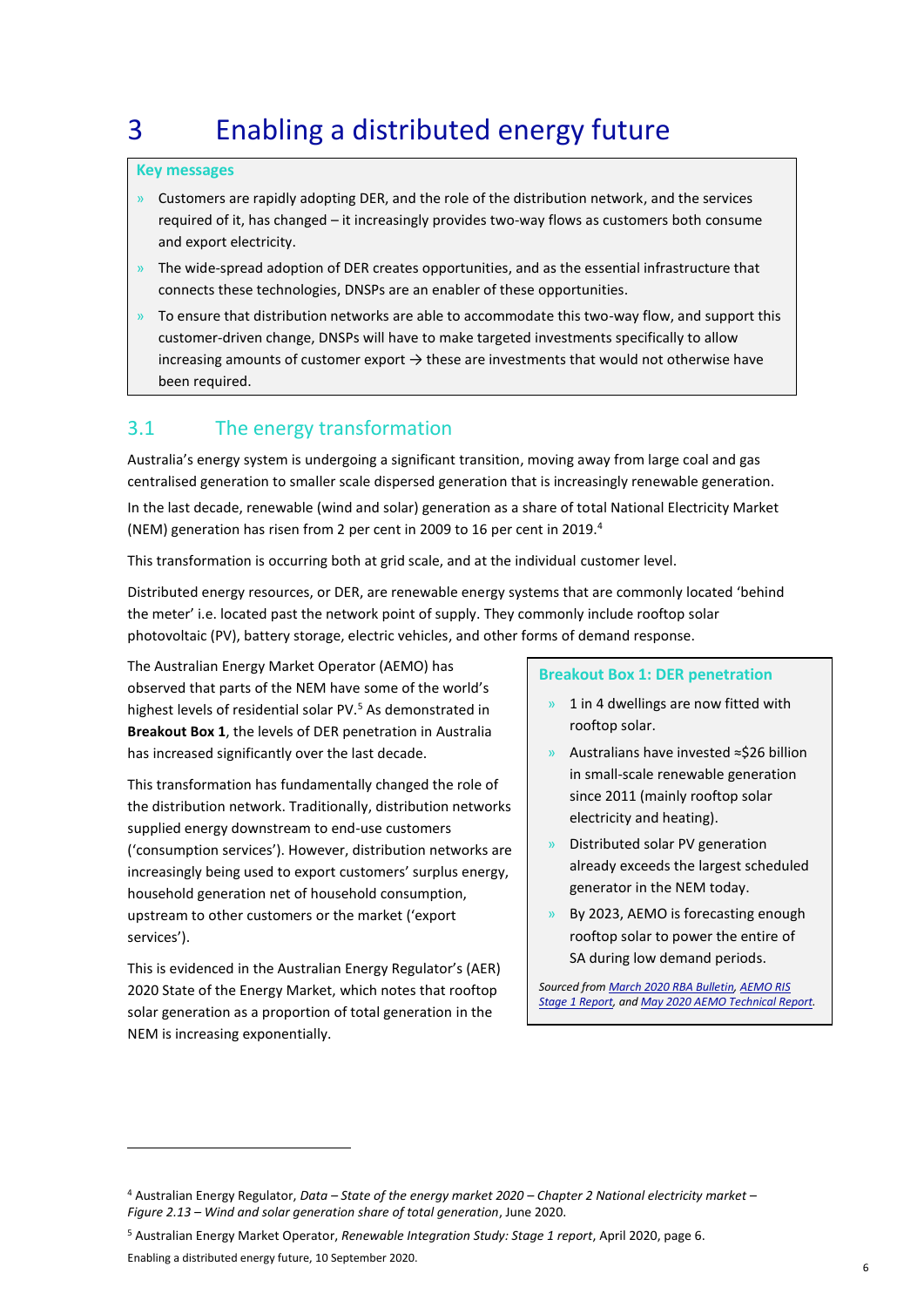In 2009, rooftop solar was only 0.02 per cent of total generation, growing to 2 per cent in 2014, and by 2019, rooftop solar PV made up 5 per cent of total generation in the NEM.<sup>6</sup>

For many customers, the ability of distribution networks to host DER is therefore increasingly becoming as important as its traditional role of delivering energy to end-users.

## 3.2 DER opportunities and operating challenges

DER create a number of new opportunities for customers, including the ability to sell surplus energy or participate in a Virtual Power Plant (VPP). It is a priority for network providers to enable these opportunities, as the essential infrastructure that connects these technologies.

Increasing levels of DER connected to the network, however, give rise to different types of operating challenges that require solutions. In particular, it can result in voltage constraints. When rooftop solar PV and battery invertors export into the grid, it causes voltage rise in the local network. At higher penetrations of rooftop solar PV, the voltage level can exceed the range required in the Australian standard. This causes customers' invertors to trip and may cause quality of supply issues for all customers in that part of the network.

The network now must operate over a much greater 'dynamic range' of power flows, as explained in **Breakout Box 2**.

## 3.3 DER hosting capacity

#### **Breakout Box 2: Can networks just reduce the voltage?**

#### **The simple answer is no.**

Networks were efficiently designed and built to accommodate voltage drop under load.

If the voltage was lowered across the network, this could cause under-voltage at peak demand periods, potentially leading to unreliable supply when it is needed the most.

With high levels of connected DER, networks need to operate over a much greater 'dynamic range' of power flows than they were traditionally designed for. To enable this, they need to invest in the capabilities of the network.

While distribution networks designed for consumption services do have an inherent capacity to also provide export services, this 'inherent hosting capacity' is finite and is being reached in a number of NEM regions. 7

This means either that:

- DNSPs will not be able to meet the ongoing customer demand for export services  $\rightarrow$  service levels will decline from those customers have experienced, and DNSPs may need to introduce zero-export limits, or
- DNSPs will need to make targeted investments specifically to cater for the demand for export services; investments that would otherwise not have been required.

This investment will include not only traditional network solutions to increase hosting capacity, but also increasingly investment in non-network solutions.

Enabling a distributed energy future, 10 September 2020.

<sup>6</sup> Australian Energy Regulator, *Data – State of the energy market 2020 – Chapter 1 The electricity market in transition – Figure 1.6 – Renewable generation in the NEM*, June 2020.

<sup>7</sup> For example, refer to Figure 7 in SA Power Networks' EA Tech – LV Management Strategy (SA Power Networks, *2020-2025 Regulatory Proposal: Supporting document 5.21*, 18 December 2018, page 14).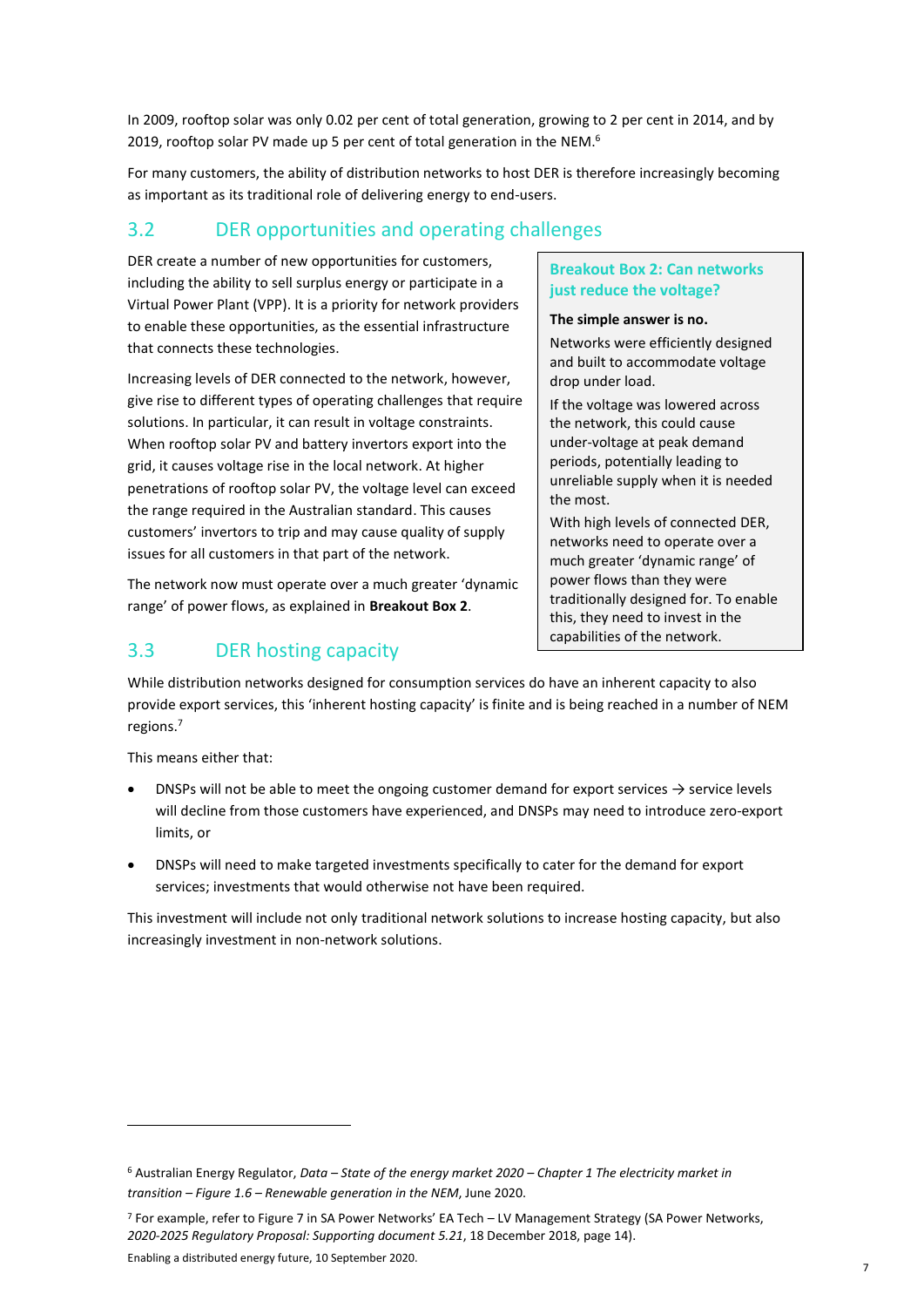# <span id="page-7-0"></span>4 Modernising the regulatory framework

#### **Key messages**

- » The existing regulatory framework is not designed for an electricity network that provides bi-directional flows, and is becoming an impediment to networks enabling the ongoing uptake of DER.
- » When updating the regulatory framework, ENA supports a minimal change approach  $\rightarrow$  leveraging off the framework designed for consumption services reduces regulatory burden and the risks of material regulatory change for all stakeholders.
- Export services should be recognised as part of the distribution service provided to customers  $\rightarrow$ DNSPs will then have a new requirement to meet or manage customer demand for export services.

## 4.1 Existing regulatory framework

The National Electricity Rules (NER) govern the economic regulation of the services provided by transmission and distribution networks in the NEM.<sup>8</sup> The National Electricity Objective (NEO), as defined in the National Electricity Law (NEL), is:

*"to promote efficient investment in, and efficient operation and use of, electricity services for the long term interests of consumers of electricity with respect to –*

- *(a) price, quality, safety and reliability and security of supply of electricity; and*
- *(b) the reliability, safety and security of the national electricity system."*

The regulatory framework, however, was developed when energy flows were largely one-way, and therefore was originally designed for the provision of consumption services (the conveyance of electricity to end-use customers). This is evidenced in the NER and NEL, which include key definitions that govern the provision of services that DNSPs provide, and how they are regulated.

**Breakout Box 3** provides the current definition of a 'distribution service' and related terms, as provided in the Commission's Consultation Paper.<sup>9</sup>

<sup>8</sup> In the Northern Territory, the National Electricity Rules as in force in the Northern Territory (NT NER) apply.

<sup>9</sup> Australian Energy Market Commission, *Distributed energy resources integration - updating regulatory arrangements, Consultation paper*, 30 July 2020, Box 2, page 17 – 18.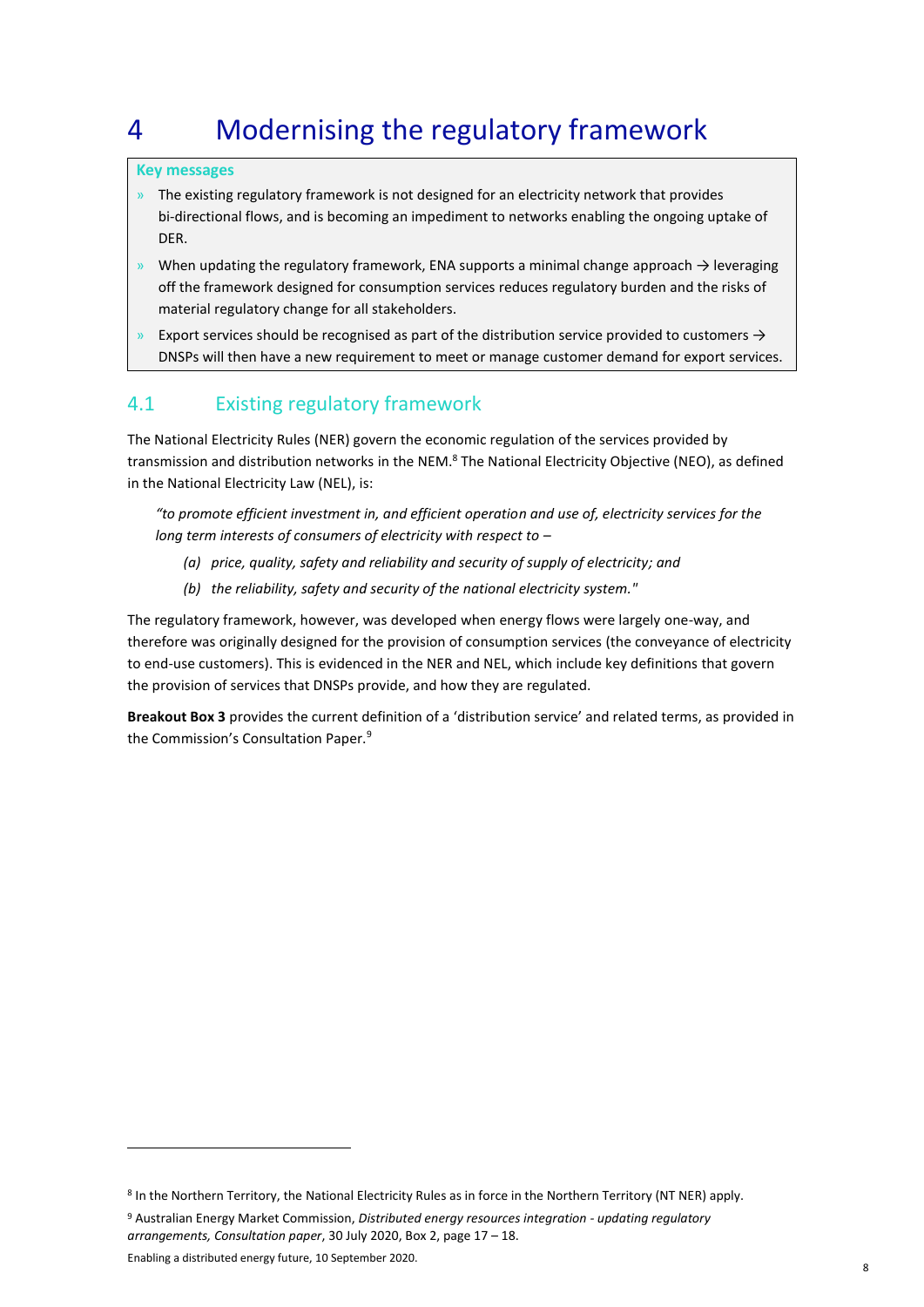| <b>Breakout Box 3: Distribution Service and Distribution System</b>                                                                                                                                                                                                                                     |  |  |
|---------------------------------------------------------------------------------------------------------------------------------------------------------------------------------------------------------------------------------------------------------------------------------------------------------|--|--|
| NER (chapter 10) defines a 'distribution service' as 'a service provided by means of, or in<br>$\mathcal{Y}$<br>connection with, a distribution system'.                                                                                                                                                |  |  |
| NEL section 2 contains a parallel definition: 'electricity network service means a service<br>$\mathcal{Y}$<br>provided by means of, or in connection with, a transmission system or distribution system'.                                                                                              |  |  |
| NEL section 2: 'distribution system means the apparatus, electric lines, equipment, plant and<br>$\mathcal{Y}$<br>buildings used to convey or control the conveyance of electricity that the Rules specify as, or as<br>forming part of, a distribution system'.                                        |  |  |
| NER (chapter 10) definitions relating to 'distribution service':<br>$\lambda$                                                                                                                                                                                                                           |  |  |
| a 'distribution system' is defined as 'a distribution network, together with the connection<br>assets associated with the distribution network, which is connected to another<br>transmission or distribution system'                                                                                   |  |  |
| a 'distribution network' is defined as 'a network which is not a transmission network'                                                                                                                                                                                                                  |  |  |
| a 'network' (used in the definitions of both transmission network and distribution network)<br>is defined as the apparatus, equipment, plant and buildings used to convey, and control the<br>conveyance of, electricity to customers (whether wholesale or retail) excluding any<br>connection assets' |  |  |
| Sourced from the Australian Energy Market Commission.                                                                                                                                                                                                                                                   |  |  |

As demonstrated in Breakout Box 3, the regulatory framework does not explicitly recognise the provision of export services as a 'distribution service' provided by a DNSP. In addition, there are differing meanings of a 'retail customer' within the regulatory framework.<sup>10</sup>

This ambiguity has consequences – it not only provides uncertainty regarding a customer's right to export to the grid but also means that a DNSP does not have a clear mandate to be able to plan and invest in their network to provide these services that customers increasingly value.

# 4.2 Modernising the regulatory framework

## 4.2.1 Recognition of export services in the regulatory framework

Energy Networks Australia supports the rule change proponents' recommendations to update the regulatory framework in order to better recognise export services. This will enable customers to make informed choices on the services that they value.

Energy Networks Australia considers that this can be best achieved by ensuring, to the greatest extent possible, symmetry between the regulation of consumption services and export services. Mirroring the current well-established regulatory framework for consumption services is considered to be highly efficient and also reduce the risks of material regulatory change to all stakeholders.

<sup>10</sup> Refer to Box 3 in the Commission's Consultation Paper (Australian Energy Market Commission's, *Distributed energy resources integration - updating regulatory arrangements, Consultation paper*, 30 July 2020, page 18 – 19).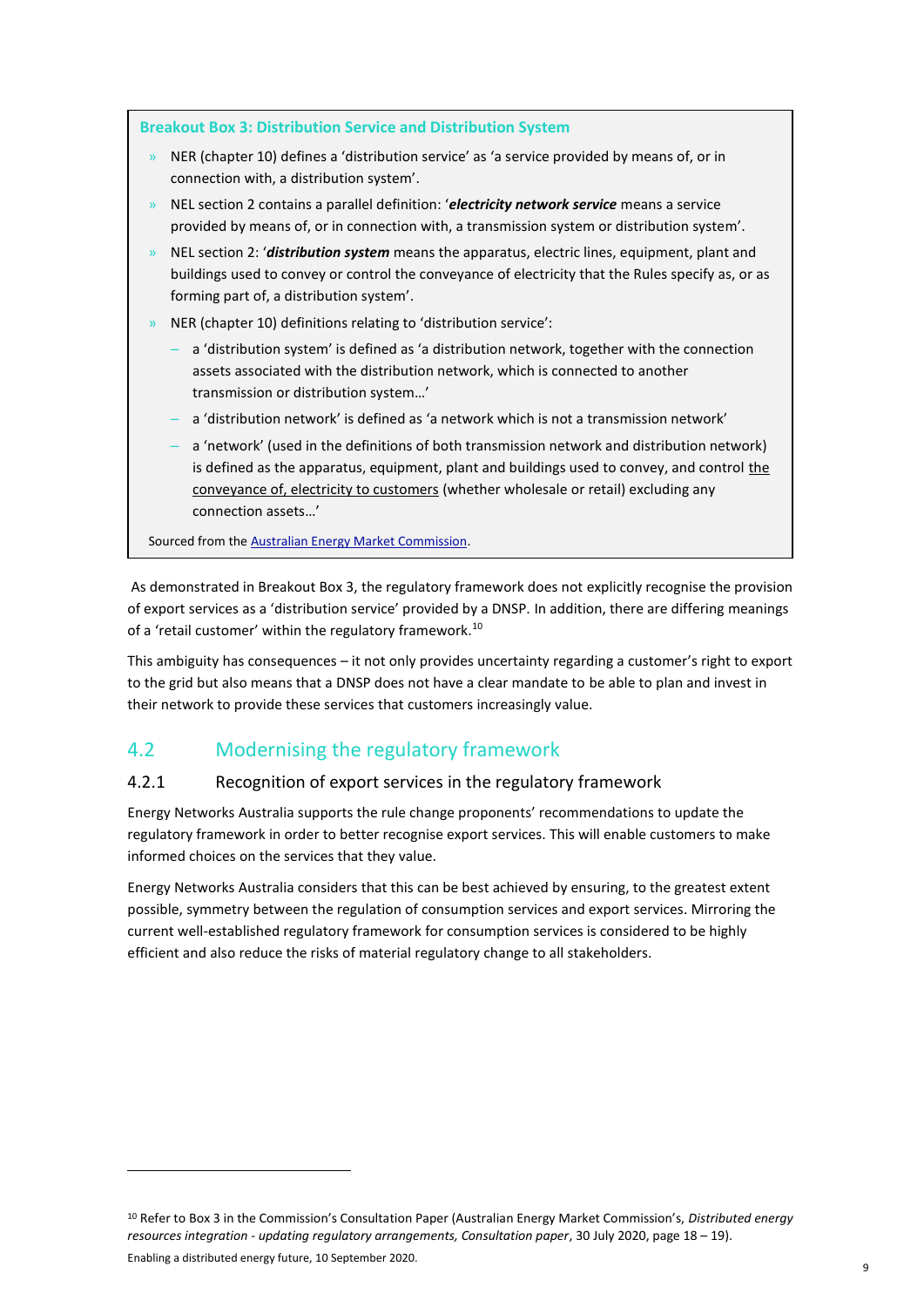**Recommendation 1: Amend the regulatory framework to recognise that DNSPs provide export services, and customers can request and receive export services → thereby recognising these as services that customers value.**

To realise this, the definition of terms applicable to 'distribution service' in the regulatory framework (and any other amendments to the rules as necessary) need to be updated so that these terms explicitly recognise that the distribution network now not only conveys electricity to customers (consumption services) but also conveys electricity from customers (export services).

#### 4.2.2 Application of the regulatory framework

The NER require the AER to classify the distribution services that DNSP provide customers – the NER only permits distribution services to be classified. Once export services are explicitly recognised in the regulatory framework as distribution services (refer to Recommendation 1), it will allow the AER to then classify export services.

The AER's distribution services classification process is demonstrated in **Figure 1**.

#### **Figure 1: Distribution service classification process**



 *Source: Australian Energy Regulator<sup>11</sup>*

The NER outlines the approach that the AER must follow when they classify services and includes a number of factors that the AER must have regard to when following the classification process.<sup>12</sup>

As noted above, Energy Networks Australia strongly supports amendment of the regulatory framework to recognise export services provided to customers. However, we do not recommend mandating in the NER the service classification *decision* that the AER should make with respect to export services.

As per the current process for consumption services, the AER should follow the process outlined in the NER to then arrive at a service classification decision during the during the Framework and Approach stage of a DNSP's regulatory determination.

**Recommendation 2: The NER should not mandate a particular classification to be assigned to export services.** The AER should instead follow the current process outlined in the NER to arrive at a service classification decision, as per the current approach for consumption services.

<sup>11</sup> Australian Energy Regulator, *Electricity Distribution Service Classification Guideline*, September 2018, Figure 1, page 12.

<sup>12</sup> NER, 6.2.1 and 6.2.2.

Enabling a distributed energy future, 10 September 2020.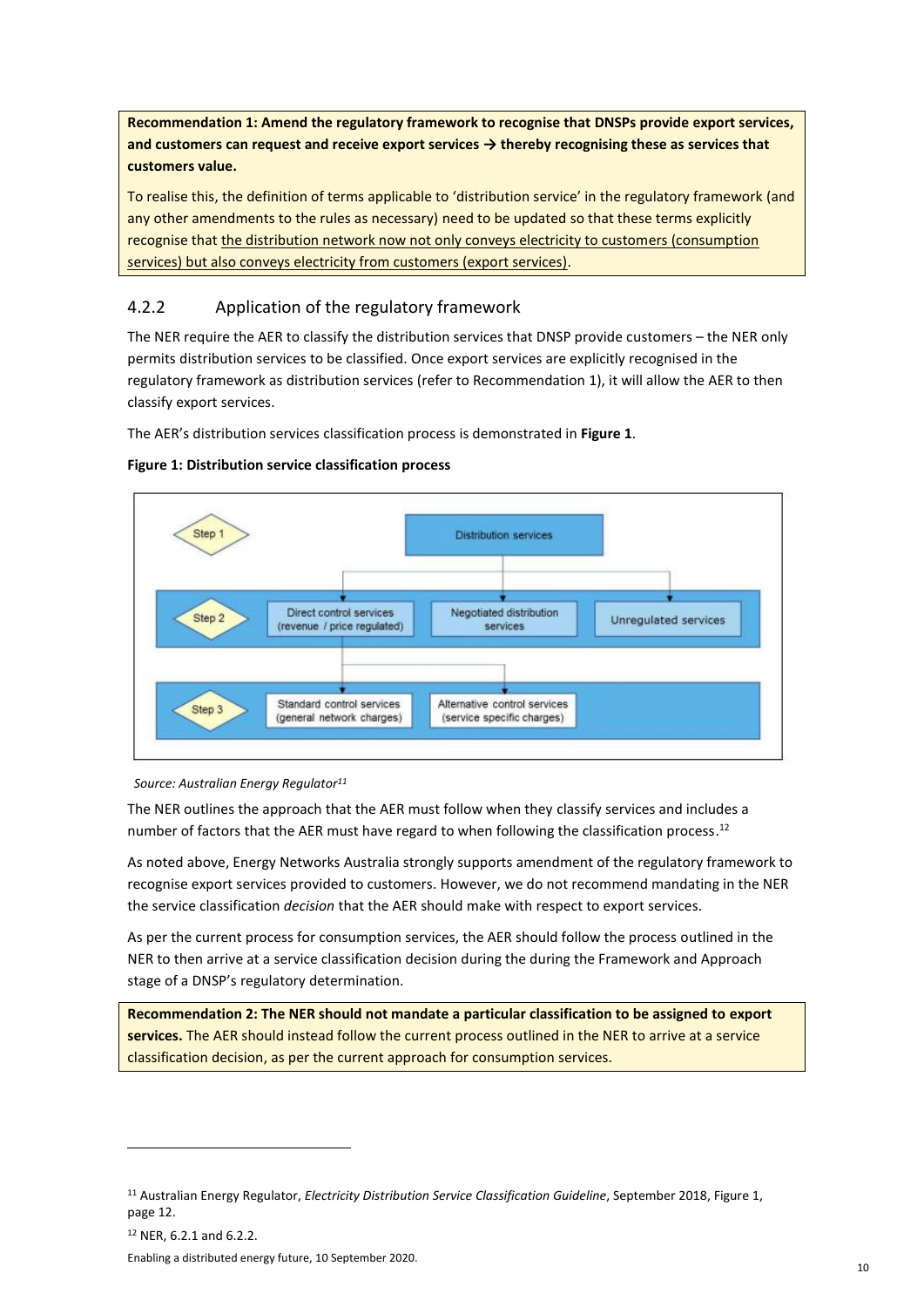However, Energy Networks Australia supports SAPN's view, included in their rule change application, that:<sup>13</sup>

- as export services involve the use of the distribution network to export energy, these are natural monopoly services that should be regulated and provided for in networks' regulated revenue allowances,
- different aspects of export services may require a combination of Standard Control Services (SCS) and Alternative Control Services (ACS) classification (as per the current treatment of connection services),
- network augmentations driven by small customers will most practically be planned and funded on an ex-ante basis via SCS. This will mirror the approach taken (for the same practicality reasons) to the treatment of augmentations driven by small customers' consumption demand, and
- all network augmentations driven by any customer and recovered in SCS must be included in the same RAB as network assets used for consumption services, as the assets used to provide either service will be common.

For components of export services classified as SCS by the AER and requiring an ex-ante regulatory allowance, the capital and operating expenditure objectives in the NER will apply.

As shown in **Breakout Box 4**, this SCS classification would mean that network businesses will have a new requirement to meet or manage customer demand for export services.

It is Energy Networks Australia's view that the existing regulatory requirements, incentive schemes and controls that apply to distribution networks' provision of consumption services would apply and could be adapted to a DNSP's provision of export services.

The regulatory determination process operates under a propose-respond model, which means that DNSPs must submit a regulatory proposal to the AER every five years for approval, and the AER must make a decision about it.

This regulatory determination process requires DNSPs to engage with their customers and stakeholders in an integrated way with regards to key inputs such as their network and non-network solutions, connections policies and proposed tariffs. DER

#### **Breakout Box 4: Capex & opex objectives in the NER**

A DNSP must:

- 1. meet or manage the expected demand for SCS,
- 2. comply with all applicable regulatory obligations or requirements associated with the provision of SCS, and
- 3. to the extent that there are no applicable regulatory obligations or requirements, the DNSP must maintain the quality, reliability and security of supply of SCS, and maintain the reliability, security, and safety of the distribution system.

For those export services classified as SCS, the above objectives will then apply.

strategies and expenditure will be incorporated into this engagement process, and engagement with stakeholders is best facilitated through this process rather than a standalone strategy document.

A DNSP will propose a prudent and efficient level of expenditure that is needed to meet target service levels based on forecast demand over each five-year regulatory control period. The AER will only approve expenditure associated with export services that the AER is satisfied reasonably reflects the pre-determined capital and operating expenditure criteria in the NER.

**Recommendation 3: The application of the existing capital and operating expenditure objectives in the NER will mean that DNSPs will have an obligation to meet or manage customer demand for export services classified as Standard Control Services**; matching the current treatment of consumption services classified as Standard Control Services. There is therefore not a further requirement to develop additional obligations specifically related to export services.

<sup>13</sup> SA Power Networks, *Rule change proposal for access and pricing of distributed energy resources*, 7 July 2020, page 18.

Enabling a distributed energy future, 10 September 2020.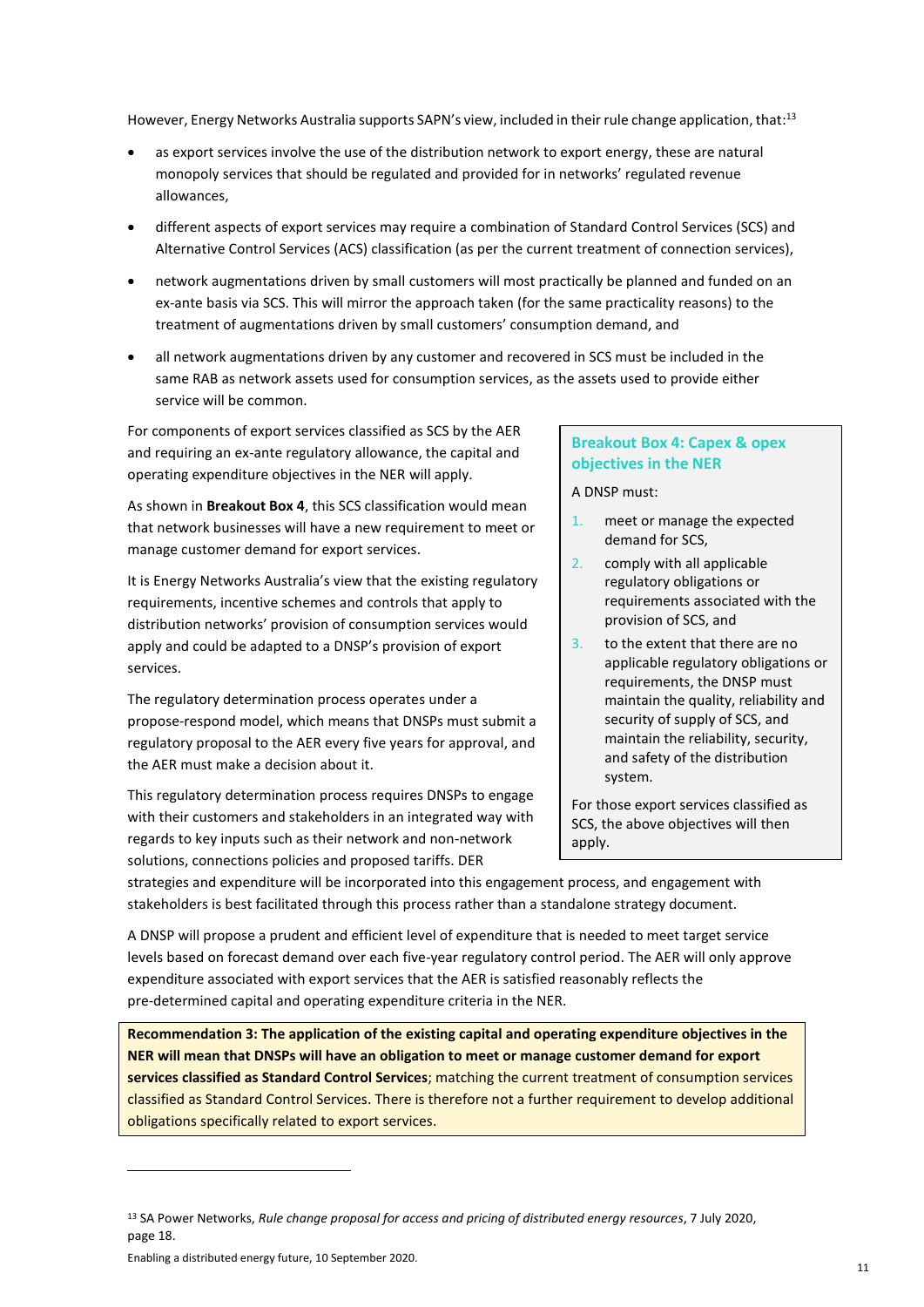# <span id="page-11-0"></span>5 Providing incentives for efficient network expenditure

#### **Key messages**

- $\rightarrow$  Once the regulatory framework explicitly recognises the provision of export services to customers, the existing incentive schemes can be adapted to a DNSP's provision of export services.
- $\theta$  Energy Networks Australia considers the STPIS is the most appropriate mechanism for creating export services incentives. Energy Networks Australia supports the AER adapting the STPIS for export services in consultation with stakeholders, rather than prescribing the details of the scheme in the NER, which will limit the responsiveness and adaptability of the scheme.
- » Flexibility to introduce jurisdictional export services should be accommodated, rather than including explicit service standards in the NER.

#### 5.1 Incentive-based regulation

Australia's energy networks are regulated through an incentive-based system that encourages networks to find better ways to serve customers.

Incentive regulation, administered by the AER in Australia, is designed to replicate the forces of a competitive market and encourage monopoly businesses to further reduce costs and improve efficiency, without compromising the standard of service to customers. It is recognised as a powerful form of regulation as it drives businesses to reveal their efficient costs to serve customers. This information then

helps a regulator set even more efficient benchmarks for performance in the future.

The AER sets an ex-ante revenue allowance for each DNSP through the regulatory determination process mentioned in Section 4; that is, it sets the maximum allowable revenue that a DNSP is able to recover from customers prior to the start of each regulatory control period for which that revenue allowance applies.

In addition, the AER is able to apply specific incentive schemes to DNSPs, and a brief overview of the customer benefits of these are included in **Breakout Box 5**.

Energy Networks Australia's *Rewarding Performance: How customers benefit from incentive-based regulation* report found that regulated energy networks operating under incentive schemes over the past 13 years will deliver an estimated \$6.3 billon of additional benefit to Australian energy customers.<sup>14</sup>

**Breakout Box 5: Customer benefits of AER incentive schemes**

- » **Efficiency Benefit Sharing Scheme (EBSS):** provides customers with a share in opex savings.
- » **Capital Expenditure Sharing Scheme (CESS):** provides customers with a share in capex savings.
- » **Service Target Performance Incentive Scheme (STPIS):** service performance is protected or improved even as networks seek efficiencies.
- » **Demand Management Incentive Scheme (DMIS):** customers share in the savings of non-network demand management solutions.

#### 5.2 Incorporating DER

As mentioned in Section 4.2, it is Energy Networks Australia's view that the existing regulatory requirements, incentive schemes and controls that apply to distribution networks' provision of consumption services would apply and could be adapted to a DNSP's provision of export services.

Enabling a distributed energy future, 10 September 2020.

<sup>14</sup> Energy Networks Australia, *Rewarding Performance: How customers benefit from incentive-based regulation*, July 2019.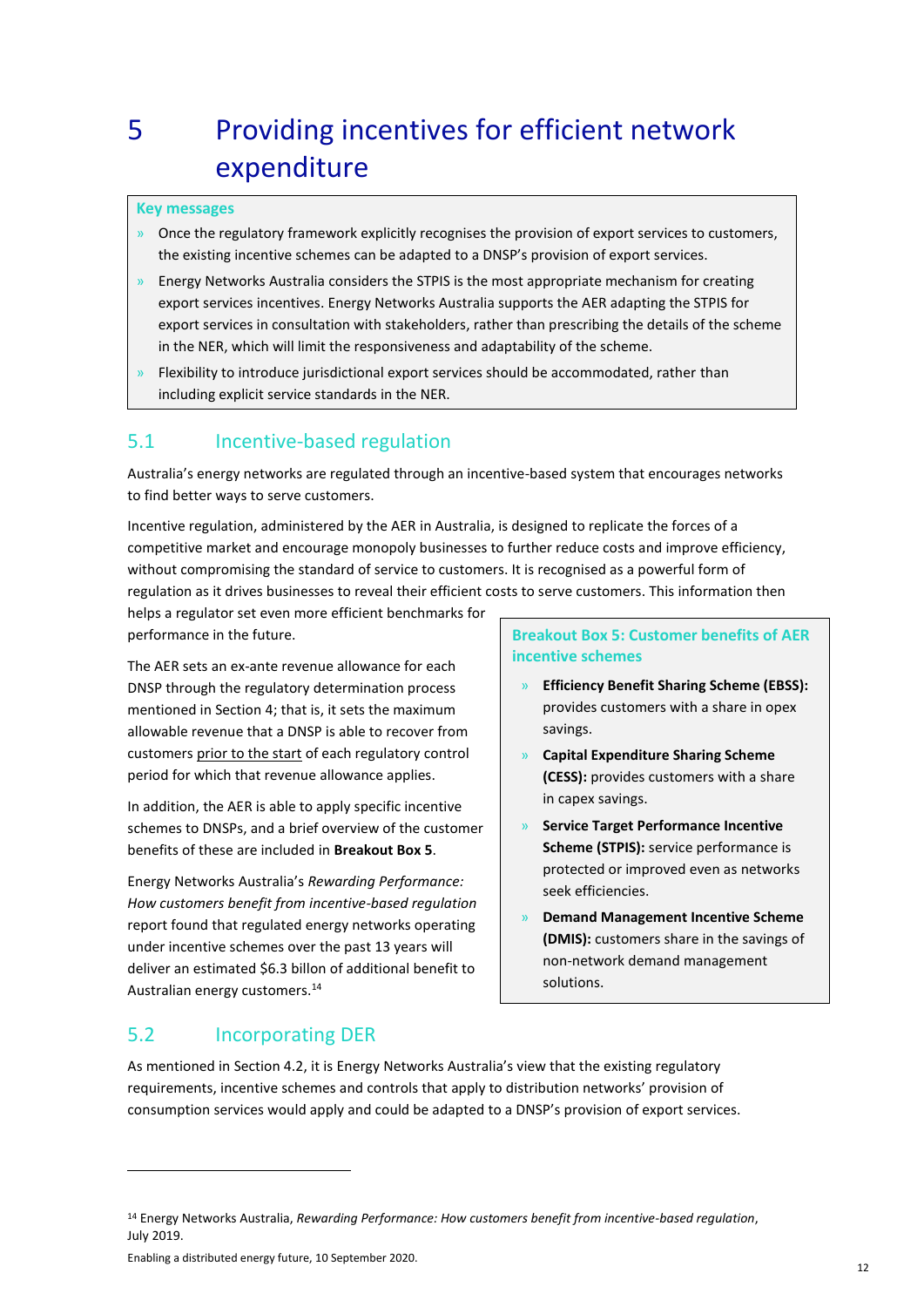In particular, Energy Networks Australia considers that there is a role for all existing incentive schemes (EBSS, CESS, STPIS, and DMIS) to apply to export services. In order for this to be given effect, however, Recommendation 1 in Section 4.2, must be realised i.e. the regulatory framework must first recognise the provision of export services to customers.

**Recommendation 4: Once the regulatory framework explicitly recognises the provision of export services to customers (Recommendation 1), the existing incentive schemes, including the STPIS, can be adapted to apply to export services**.

The STPIS, however, requires work to adapt it to apply to export services, and Energy Networks Australia recommends that this be left to the AER to design. This approach is considered strongly preferable to prescribing the details of the scheme in the NER, which will limit the responsiveness and adaptability of the scheme.

#### **Recommendation 5: The AER should adapt the STPIS to apply for export services.**

This is considered preferential to prescribing the details of the scheme in the NER, which would limit the responsiveness and adaptability of the scheme. The introduction of the STPIS will need to consider the different customer preferences and data capabilities of each DNSP, and allow for transition paths as necessary.

However, Energy Networks Australia supports SAPN's recommendation, included in their rule change application, that: 15

- the STPIS would work together with any defined service standards if these are developed by jurisdictions,
- with or without any service standards, the STPIS should motivate networks to maintain or improve service performance for customers of export services on average across some (to be determined) group(s) of customers consistent with customer expectations and willingness to pay as per the current NER principles for the STPIS,
- the STPIS would need to establish a baseline level of service performance that networks are incentivised to maintain and improve upon. Key considerations likely include:
	- the need to derive service performance measures that, mirroring the approach to consumption, apply as averages across all customers, or across broad classes of customers, or regions, rather than in respect of any individual customer's service level.

The aim would be to avoid systemic poor outcomes to some customers without creating incentives to augment specific parts of the network to improve individual customer performance where this is inefficient. That is, these measures should not imply any level of firm access.

- $\circ$  how to measure and express service performance, such as referring to average annual hours of availability of a certain level of export capacity for a given customer group, and
- $\circ$  determining how performance targets should be set and adjusted over time to deliver the best outcomes for customers.
- as occurred when the STPIS was first applied to consumption services, an adapted STPIS for export services would ideally be established progressively over a period of time, to build confidence in requisite measurement processes, systems and datasets. In that interim period, until the STPIS is operational, a reporting regime could be applied to encourage effective management of

<sup>15</sup> SA Power Networks, *Rule change proposal for access and pricing of distributed energy resources*, 7 July 2020, page 20.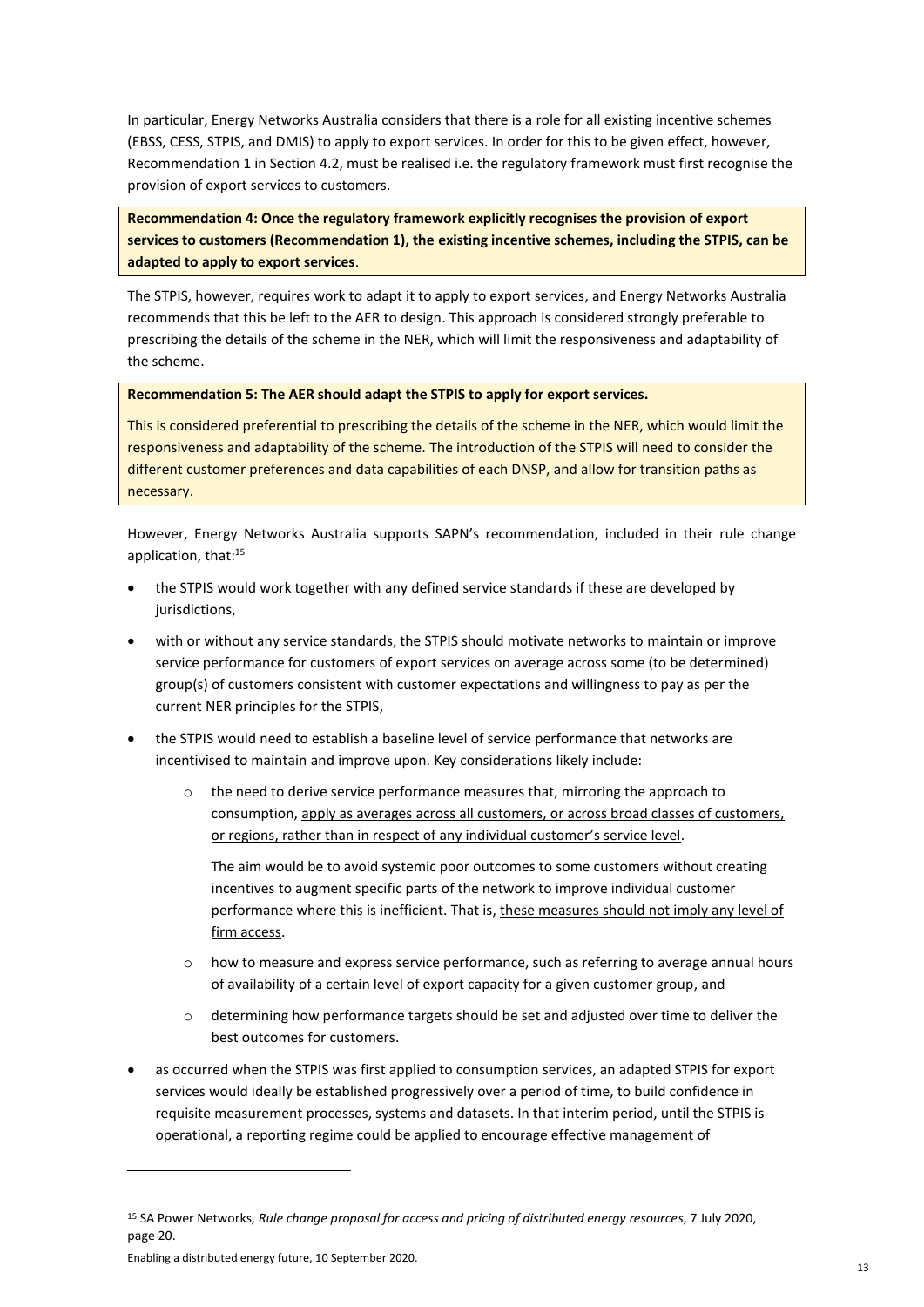performance. As with any other service, there is also an intrinsic incentive for networks to manage performance so as to minimise customer complaints, and

• a Guaranteed Service Level (GSL) inconvenience payment, developed under the STPIS, should apply to customers of export services who experience service performance well outside of average levels. This should be a payment for inconvenience, mirroring the payments made on the consumption side. It is not considered justified to use a GSL to compensate for lost income due to service interruptions (e.g. lost Feed-In-Tariff revenue), or any other form of financially firm access to the distribution network.

Some DNSPs are currently subject to jurisdictional service standards for consumption services, whereas other DNSPs are not – the NER accommodates both approaches under the same capital and operating expenditure objectives, criteria and factors. Therefore, the same flexibility to develop jurisdictional standards should be accommodated for export services, rather than the establishment of export service standards in the NER.

**Recommendation 6: Jurisdictions should have flexibility to develop and apply service standards for export services, consistent with the current treatment for consumption services, which would then work alongside the amended STPIS designed by the AER.**

Explicit service standards for export services in the NER are not required.

# <span id="page-13-0"></span>6 Pricing of export services

#### **Key messages**

- » Any export charges introduced will not increase revenue for DNSPs. Network tariffs are designed to recover a set target revenue allowance set by the AER. Specific tariff designs do not increase revenue for DNSPs but instead determine how efficient costs are recovered from and between customers – therefore, introducing export tariffs is revenue neutral for DNSPs.
- » The regulatory regime should be updated to accommodate export charges, under a timeframe and approach supported by customers and stakeholders. This provides an additional option for efficient price signals to be provided to customers upon which to base their DER investment and operations decisions, better allocates the costs and benefits of DER, and provides a mechanism for those that highly value export access.

To achieve this, NER 6.1.4 should be removed.

» A regulatory regime that accommodates export charges will also better facilitate and target rewards for customers if they provide benefits for networks at key times.

## 6.1 Existing regulatory framework

As previously outlined, the regulatory framework was developed when energy flows were largely one-way, and therefore was originally designed for the provision of consumption services (the conveyance of electricity to end-use customers). The NER currently includes a prohibition of export charges – NER 6.1.4 states:

(a) A *Distribution Network Service Provider* must not charge a *Distribution Network User distribution use of system charges* for the export of electricity generated by the user into the *distribution network*.

(b) This does not, however, preclude charges for the provision of *connection services*.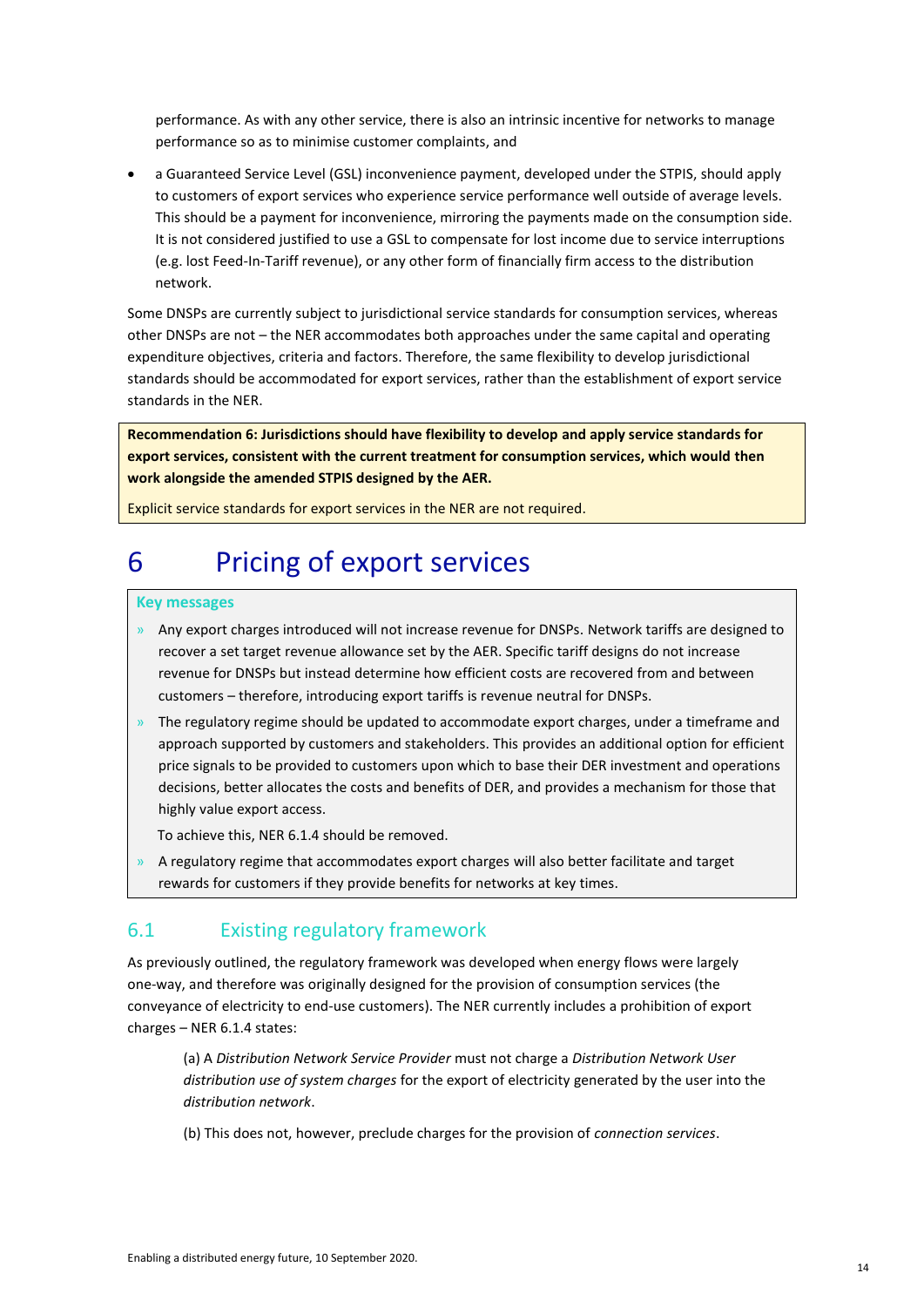The network pricing objective in the NER, however, is:

*"that the tariffs that a Distribution Network Service Provider charges in respect of its provision of direct control services to a retail customer should reflect the Distribution Network Service Provider's efficient costs of providing those services to the retail customer." 16*

The NER also provide pricing principles that a DNSP must comply with in a manner to achieve the network pricing objective.

As the levels of DER penetration increase, and customers increasingly use the distribution network to export their surplus energy, this will drive new investment. However, given NER 6.1.4, all network costs, including the costs for export services, can only be recovered from connection charges, and charges for consumption services. This is not consistent with the network pricing objective of cost-reflective pricing.

The AER determines a DNSP's prudent and efficient forecast costs every five years – tariffs, including the introduction of any export tariffs, do not increase revenue for DNSPs (under a revenue cap) but instead determine how these costs are recovered from between customers – therefore, introducing export tariffs is revenue neutral for a DNSP.

### 6.2 Required reform

Energy Networks Australia supports cost-reflective network pricing reform, and recommends that the regulatory framework is updated to accommodate export charges. Recognition within the regulatory framework of the provision of export services to customers (Section 4) is interlinked with the efficient recovery of these costs, and cannot be considered in isolation.

This will not only enable efficient price signals to be provided to customers upon which to base their DER investment and operations decisions, it provides options to improve equity in allocating the costs and benefits of DER, and provides a mechanism for those that highly value export access.

The AEMC's Power of Choice review highlighted that over the longer term, more cost reflective pricing offers the prospect of lower electricity costs for all consumers.<sup>17</sup> Energy Networks Australia considers that the principle of charging customers on the basis of their use of services, the 'cost reflectivity' principle, is relevant for both consumption services and export services.

**Recommendation 7: To provide efficient price signals, and improve equity, the regulatory regime should accommodate export charges.** 

Energy Networks Australia recommends removal of NER 6.1.4 (Prohibition of DUOS charges for the export of energy).

A DNSP, through the AER's regulatory determination process, must develop and submit a Tariff Structure Statement (TSS) to the AER for approval. The TSS is set for the five-year regulatory control period, and provides a degree of certainty to stakeholders about the future direction of the DNSP's network tariffs.

In the development of the TSS, a DNSP is required to engage with customers, and provide an overview to the AER of how they have sought to address any relevant concerns identified as a result of that engagement. Stakeholders are also afforded the opportunity to provide formal comment to the AER on a DNSP's proposed TSS through the regulatory determination process.

<sup>16</sup> NER, 6.18.5(a).

<sup>17</sup> Australian Energy Market Commission, *Power of choice review - giving consumers options in the way they use electricity*, Final Report, 30 November 2012, page viii.

Enabling a distributed energy future, 10 September 2020.